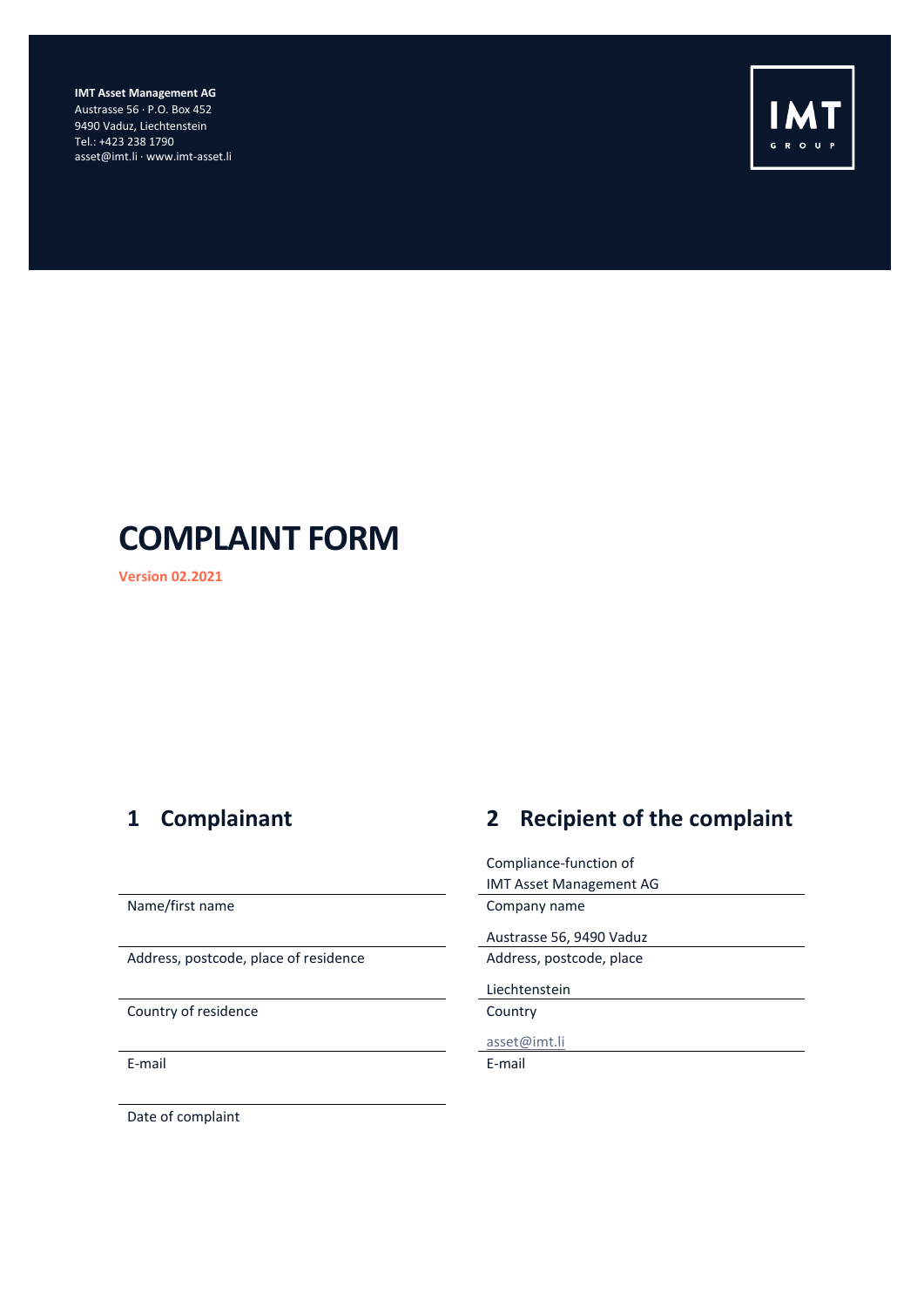| 3 | <b>Object of the complaint</b>                                                                                                             |
|---|--------------------------------------------------------------------------------------------------------------------------------------------|
|   | Portfolio management                                                                                                                       |
|   | Investment advice                                                                                                                          |
|   | Reception and transmission of orders in relation to one or more financial instruments                                                      |
|   | Investment research and financial analysis or other forms of general recommendation relating to trans-<br>actions in financial instruments |
|   | Execution of orders on behalf of the customer                                                                                              |
|   | Description of the alleged breach of duty by IMT Asset Management AG:                                                                      |
|   |                                                                                                                                            |
|   |                                                                                                                                            |
|   |                                                                                                                                            |
|   |                                                                                                                                            |
|   |                                                                                                                                            |

# **4 Complainant's claim against IMT Asset Management AG**